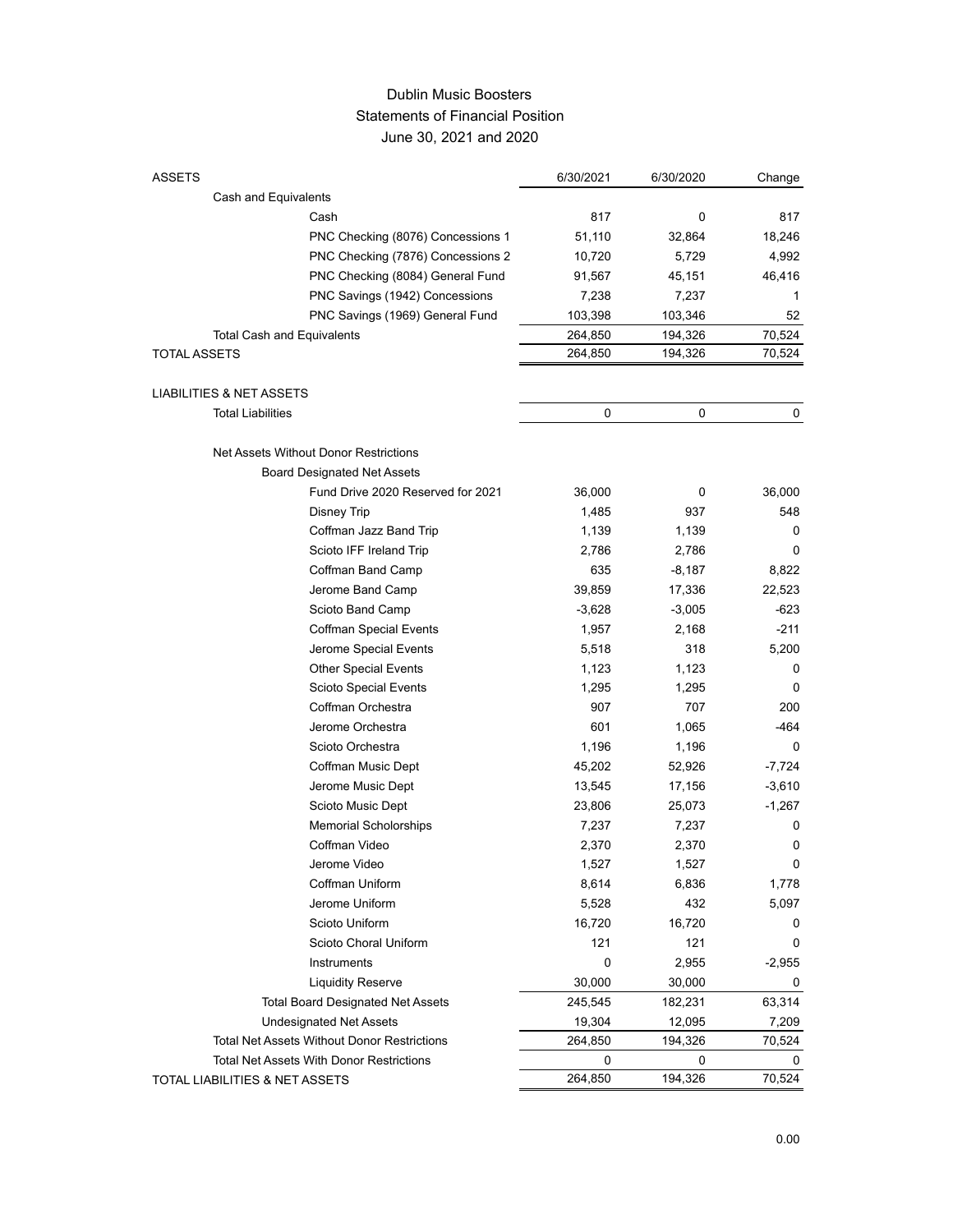## Dublin Music Boosters Statement of Activites Year Ended June 30, 2021

| Revenues                                       |           |         |
|------------------------------------------------|-----------|---------|
| Contributions                                  |           |         |
| <b>Annual Fund Drive</b>                       |           | 36,608  |
| Concessions                                    |           |         |
| <b>District Event</b>                          | 46,676    |         |
| Non-District Event                             | 0         |         |
| <b>Non-District Commissions</b>                | 0         |         |
| <b>Consessions Expense</b>                     | $-1,434$  |         |
| Cost of Goods Sold                             | $-21,747$ |         |
| <b>Net Concessions Revenue</b>                 |           | 23,495  |
| <b>Other Donations</b>                         |           | 3,019   |
| Designated Funds Program Revenues              |           | 65,616  |
| Interest Income                                |           | 53      |
| <b>Total Revenues</b>                          |           | 128,790 |
| Expenses                                       |           |         |
| Program Expenses                               |           |         |
| Awards                                         | 302       |         |
| Orchestra Clinics                              | 99        |         |
| Marching Band Show Design                      | 6,000     |         |
| Instrument Repair/Replace                      | 2,602     |         |
| Percussion                                     | 1,577     |         |
| <b>Marching Band Clinics</b>                   | 400       |         |
| <b>Color Guard Accessories</b>                 | 931       |         |
| <b>Marching Band Accessories</b>               | 1,980     |         |
| <b>Show Fees</b>                               | 1,131     |         |
| <b>Yard Signs</b>                              | 396       |         |
| Designated Funds Program Expenses              | 39,451    |         |
| <b>Total Program Expenses</b>                  |           | 54,869  |
| <b>General Expenses</b>                        |           |         |
| <b>Bank Expenses</b>                           | 240       |         |
| Management Expenses                            | 1,952     |         |
| <b>Communications Expenses</b>                 | 1,200     |         |
| <b>Total Management &amp; General Expenses</b> |           | 3,392   |
| <b>Total Fundraising Expenses</b>              |           | 6       |
| <b>Total Expenses</b>                          |           | 58,267  |
| Total Increase in Net Assets                   |           | 70,524  |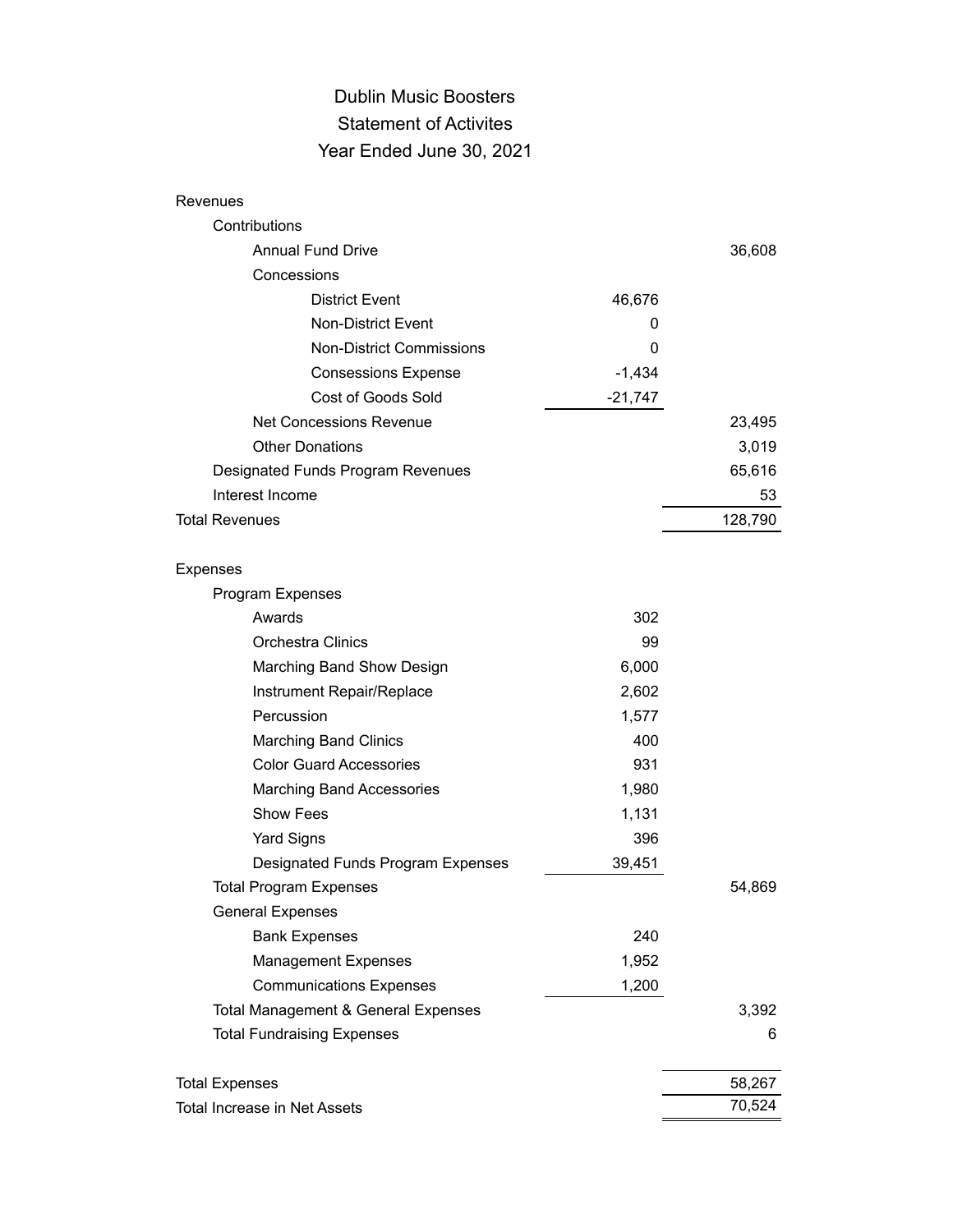## Dublin Music Boosters Statements of Financial Position July 31, 2021 and June 30, 2021

| <b>ASSETS</b>                                      | 7/31/2021 | 6/30/2021 | Change       |
|----------------------------------------------------|-----------|-----------|--------------|
| Cash and Equivalents                               |           |           |              |
| Cash                                               | 817       | 817       | 0            |
| PNC Checking (8076) Concessions 1                  | 50,879    | 51,110    | -231         |
| PNC Checking (7876) Concessions 2                  | 10,720    | 10,720    | 0            |
| PNC Checking (8084) General Fund                   | 76,280    | 91,567    | $-15,287$    |
| PNC Savings (1942) Concessions                     | 7,238     | 7,238     | 0            |
| PNC Savings (1969) General Fund                    | 103,400   | 103,398   | 3            |
| <b>Total Cash and Equivalents</b>                  | 249,335   | 264,850   | $-15,515$    |
| <b>TOTAL ASSETS</b>                                | 249,335   | 264,850   | $-15,515$    |
|                                                    |           |           |              |
| LIABILITIES & NET ASSETS                           |           |           |              |
| <b>Total Liabilities</b>                           | 0         | 0         | 0            |
| Net Assets Without Donor Restrictions              |           |           |              |
| <b>Board Designated Net Assets</b>                 |           |           |              |
| Fund Drive 2020 Reserved for 2021                  | 0         | 36,000    | $-36,000$    |
| Disney Trip                                        | 1,485     | 1,485     | 0            |
| Coffman Jazz Band Trip                             | 1,139     | 1,139     | 0            |
| Scioto IFF Ireland Trip                            | 2,786     | 2,786     | 0            |
| Coffman Band Camp                                  | $-941$    | 635       | $-1,575$     |
| Jerome Band Camp                                   | 49,697    | 39,859    | 9,838        |
| Scioto Band Camp                                   | $-3,628$  | $-3,628$  | 0            |
| <b>Coffman Special Events</b>                      | 1,957     | 1,957     | 0            |
| Jerome Special Events                              | 5,518     | 5,518     | 0            |
| <b>Other Special Events</b>                        | 1,123     | 1,123     | 0            |
| Scioto Special Events                              | 1,295     | 1,295     | 0            |
| Coffman Orchestra                                  | 907       | 907       | 0            |
| Jerome Orchestra                                   | 601       | 601       | 0            |
| Scioto Orchestra                                   | 1,196     | 1,196     | 0            |
| Coffman Music Dept                                 | 44,952    | 45,202    | $-250$       |
| Jerome Music Dept                                  | 11,196    | 13,545    | $-2,349$     |
| Scioto Music Dept                                  | 23,806    | 23,806    | 0            |
| <b>Memorial Scholorships</b>                       | 7,237     | 7,237     | <sup>0</sup> |
| Coffman Video                                      | 2,370     | 2,370     | 0            |
| Jerome Video                                       | 1,527     | 1,527     | 0            |
| Coffman Uniform                                    | 5,146     | 8,614     | $-3,468$     |
| Jerome Uniform                                     | 2,183     | 5,528     | $-3,346$     |
| Scioto Uniform                                     | 16,720    | 16,720    | 0            |
| Scioto Choral Uniform                              | 121       | 121       | 0            |
| Instruments                                        | 0         | 0         | 0            |
| <b>Liquidity Reserve</b>                           | 30,000    | 30,000    | 0            |
| <b>Total Board Designated Net Assets</b>           | 208,395   | 245,545   | $-37,150$    |
| <b>Undesignated Net Assets</b>                     | 40,939    | 19,304    | 21,635       |
| <b>Total Net Assets Without Donor Restrictions</b> | 249,335   | 264,850   | $-15,515$    |
| <b>Total Net Assets With Donor Restrictions</b>    | 0         | 0         | 0            |
| TOTAL LIABILITIES & NET ASSETS                     | 249,335   | 264,850   | $-15,515$    |
|                                                    |           |           |              |